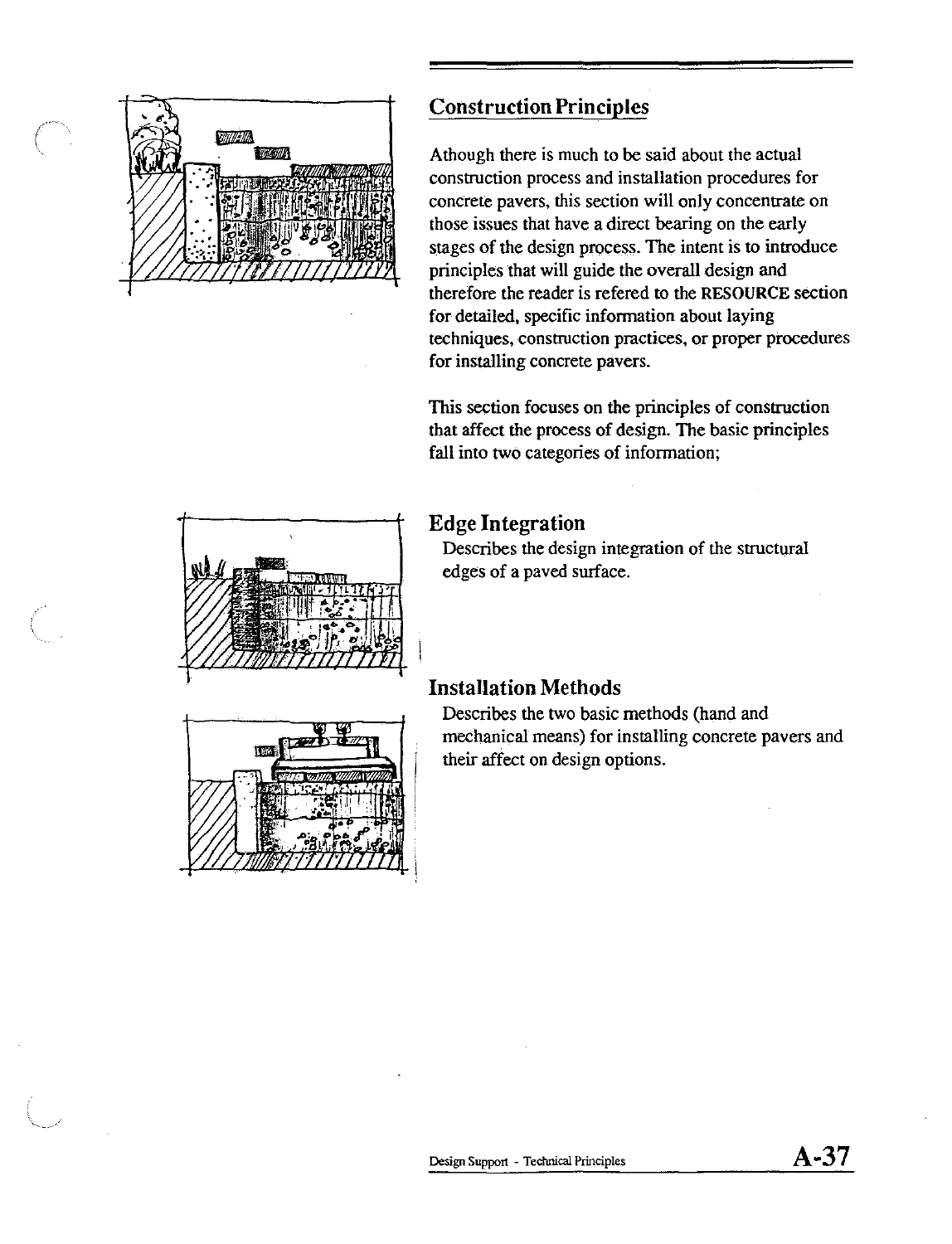



The necessity of edge restraint requires design consideration of the edge type prior to placement of the units. In general, the heavier the load application, the more thought must be given to the edge restraining system and the paved surface at early stages of design. This forethought is necessary for the highest degree of final design integration of the edge with the paved surface. The three edge integration techniques illustrated and described below are ordered from highest degree of design required and heaviest load carrying capacity to lowest degree of design required and least capacity for carrying load.

### PRE-PLACED EDGES

These edges are tall and buried within the earth to provide the maximum horizontal force. They are typically chosen for heavy load applications and include cast in place concrete curbs, granite curbs or precast concrete edges. Since they are placed prior to the placement of the pavers, the paver pattern must be accurately predicted for proper ending of the patterns at the edges. In most cases, the pavers must be interupted to conform to the shape of the pre-placed edges.

## INTEGRALLY PLACED EDGES

These edges are placed integrally with the placement of the pavers. They can be buried to a shallow depth and offer some resistance to horizontal forces. The edges include paving units turned on edge, concrete or stone curb units or sections of treated lumber. Since the edges and the pavers are placed together, design integration of the pattern with the edge can be more readily accomplished without interupting the paver pattern.

### POST PLACED EDGES

These edges offer the least resistance to horizontal forces but are the most simple to install. These include concrete mowing strips, PVC plastic edging, metal edge strips, or simply compacted earth adjacent to the pavers. These edges require the least forethought since they are placed againt the completed pattern of pavement.





$$
A-38
$$